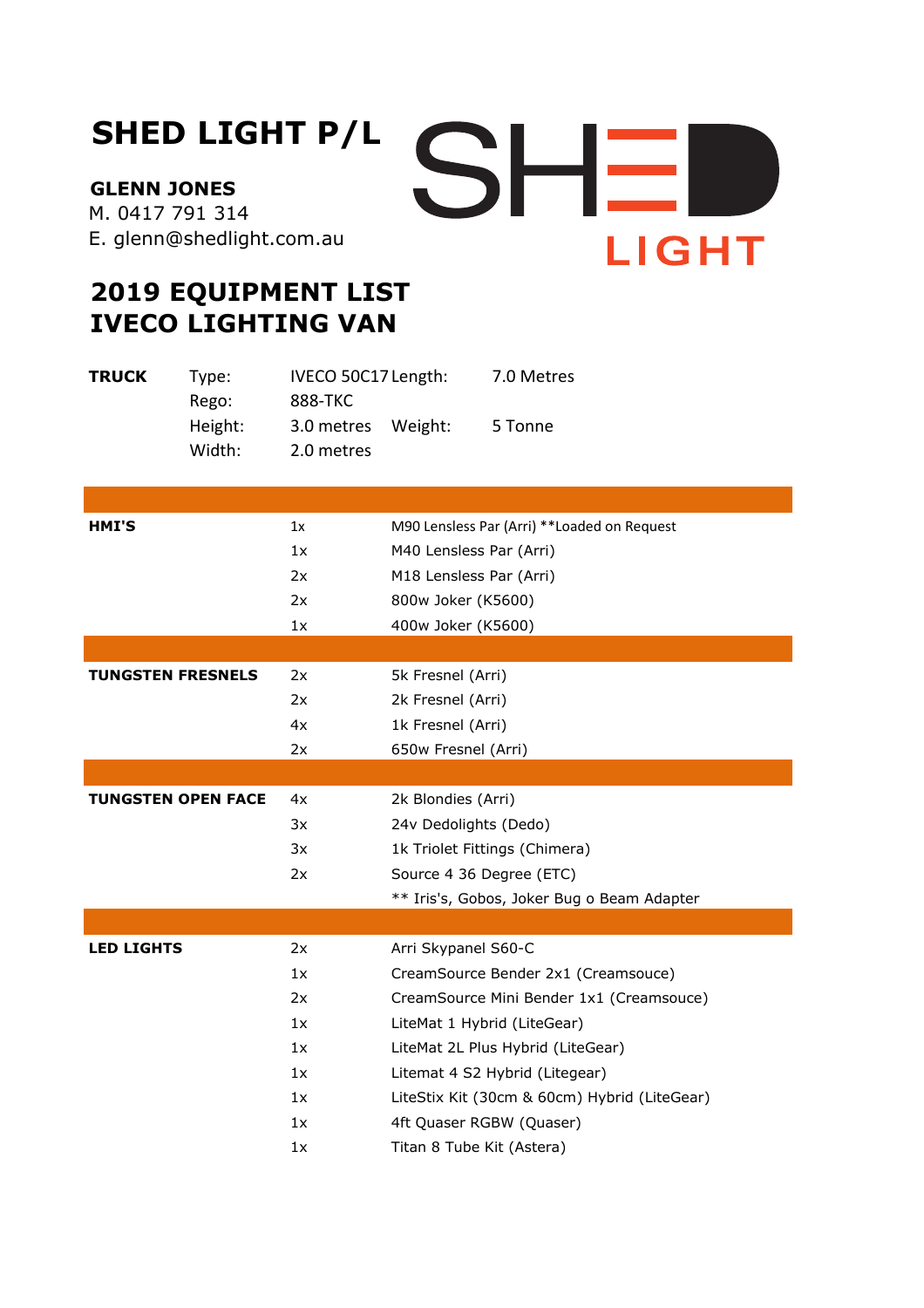| <b>KINO FLO</b>               | 2x                    | 4ft Quads (Kino Flo)                     |  |
|-------------------------------|-----------------------|------------------------------------------|--|
|                               | 1x                    | Quad Ballast                             |  |
|                               | 4x                    | Single Looms and Harnesses               |  |
|                               |                       |                                          |  |
|                               |                       |                                          |  |
| <b>OVERHEADS / BOUNCES 3x</b> |                       | 12x12 Frame Sets                         |  |
|                               | 1x                    | Full Grid                                |  |
|                               | 1x                    | $1/2$ Grid                               |  |
|                               | 1x                    | $1/4$ Grid                               |  |
|                               | 1x                    | HiLite                                   |  |
|                               | 2x                    | Ultra Bounce                             |  |
|                               | 1x                    | Muslin (U/BL)                            |  |
|                               | 1x                    | Muslin (BL)                              |  |
|                               | 1x                    | <b>DBL Black Nets</b>                    |  |
|                               | 1x                    | Egg Crate 50Deg                          |  |
|                               | 2x                    | <b>8x8 Frame Sets</b>                    |  |
|                               | 1x                    | Full Grid                                |  |
|                               | 1x                    | $1/2$ Grid                               |  |
|                               | 1x                    | $1/4$ Grid                               |  |
|                               | 1x                    | HiLite                                   |  |
|                               | 2x                    | Ultra Bounce                             |  |
|                               | 1x                    | Muslin (U/BL)                            |  |
|                               | 1x                    | <b>DBL Black Nets</b>                    |  |
|                               | 1x                    | Egg Crate 50Deg                          |  |
|                               | 10x                   | 4x4 Knife Blade Frames                   |  |
|                               | 3x                    | 4x4 Floppies                             |  |
|                               | 1x                    | 4x4 Ultra Bounce Floppy                  |  |
|                               | 1x                    | 6x2 Floppies                             |  |
|                               | 2x                    | 4x4 Hard/Soft Reflectors (Matthews)      |  |
|                               | Full Range of Cutters |                                          |  |
|                               |                       |                                          |  |
| <b>CHIMERA / GRIDS</b>        | 2x                    | 5ft Octoplus (Chimera)                   |  |
|                               | 1x                    | 3ft Octoplus (Chimera)                   |  |
|                               | 2x                    | Snapbag for Skypanel (DOP Choice)        |  |
|                               | 1x                    | 30" Lantern (Chimera)                    |  |
|                               | 1x                    | Medium Pancake (Chimera)                 |  |
|                               | 1x                    | Snap Bag Creamsource 2x1 (DOP Choice)    |  |
|                               | 2x                    | Snap Bag Creamsource Mini (Chimera)      |  |
|                               | 1x                    | 5ft Octoplus 40Deg SnapGrid (DOP Choice) |  |
|                               | 1x                    | 3ft Octoplus 50Deg Grid (LiteTools)      |  |
|                               | 2x                    | SnapGrid for Skypanel S-60c (DOP CHOICE) |  |